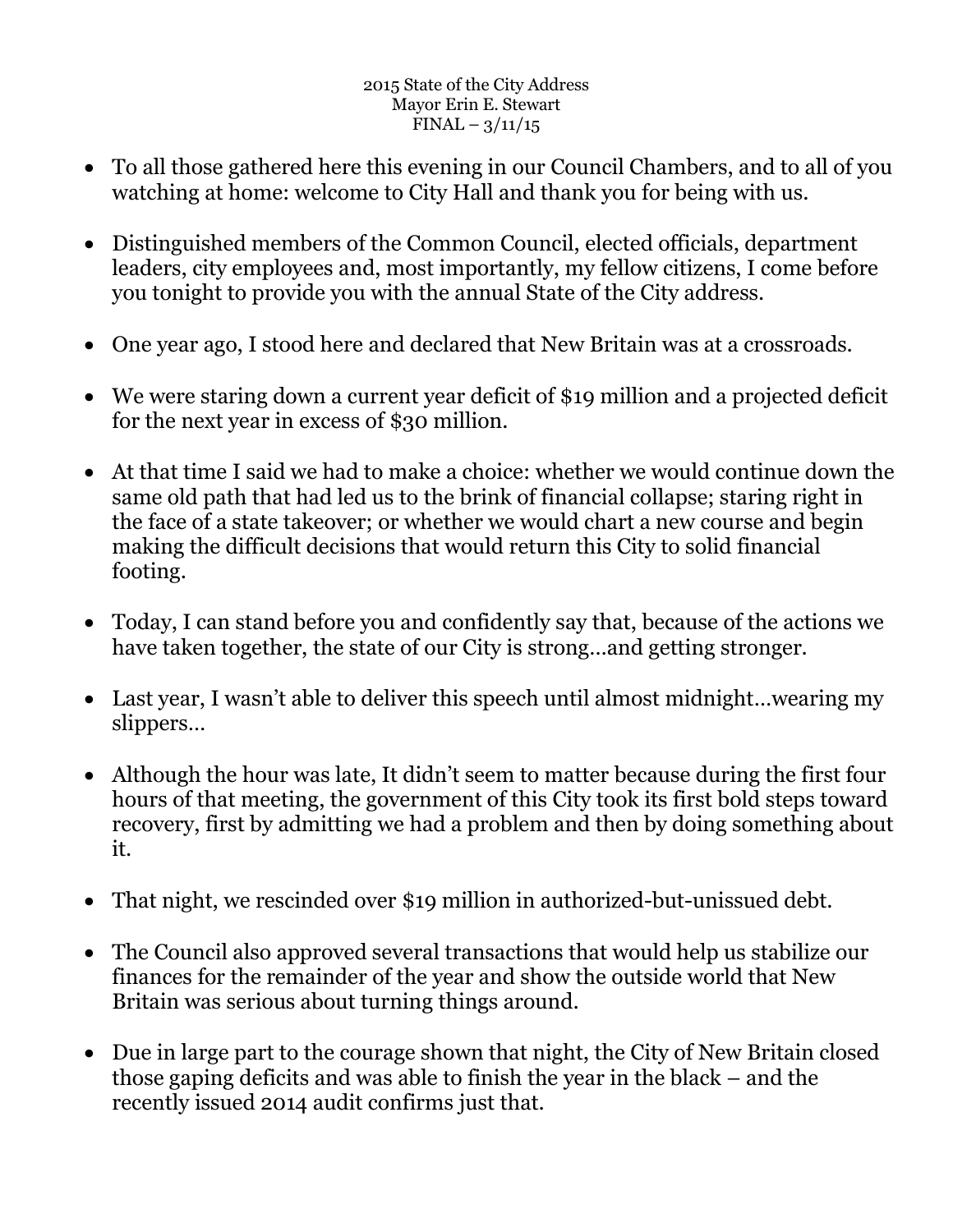- What we did one year ago was just the first of many tough, but prudent decisions that had to be made…and we did so with the type of bipartisan support that has marked many of the City's achievement's over the last year.
- Last March, I laid out my vision for how I would govern and outlined the direction New Britain would take under my administration.
- That vision consisted of five key principles:
	- Being fiscally responsible;
	- Being transparent in all of our dealings;
	- Providing our children with the education they deserve;
	- Enabling New Britain to truly be "open for business"; and
	- Delivering the leadership needed to be most responsive to our residents.
- Being fiscally responsible meant addressing the City's financial crisis head on, not kicking the can to future Mayors and future Councils.
- I mentioned earlier that, as we began the budget process last year, our financial experts were already projecting a deficit of over \$30 million for FY 2015.
- We definitely had our work cut out for us.
- The 2014 budget had been shown to be woefully out of balance, so I made a promise to the citizens of New Britain that I would give them a budget that brought us back to structural balance.
- Simply put, structural balance means that our expenditures match our revenues.
- Unfortunately, it's simple concepts like this that government at all levels has a hard time grasping.
- We started from zero, analyzed everything, and spent days & nights in my conference room, but when we emerged we had a budget that was structurally balanced. We re-built every department budget from the bottom up.
- The budget I placed before this Council almost a year ago was truly honest.
- There were no phony numbers. We didn't spend all that time analyzing data and spending trends only to warp them into numbers that suited us.
- It contained over \$16 million in cuts from the prior year.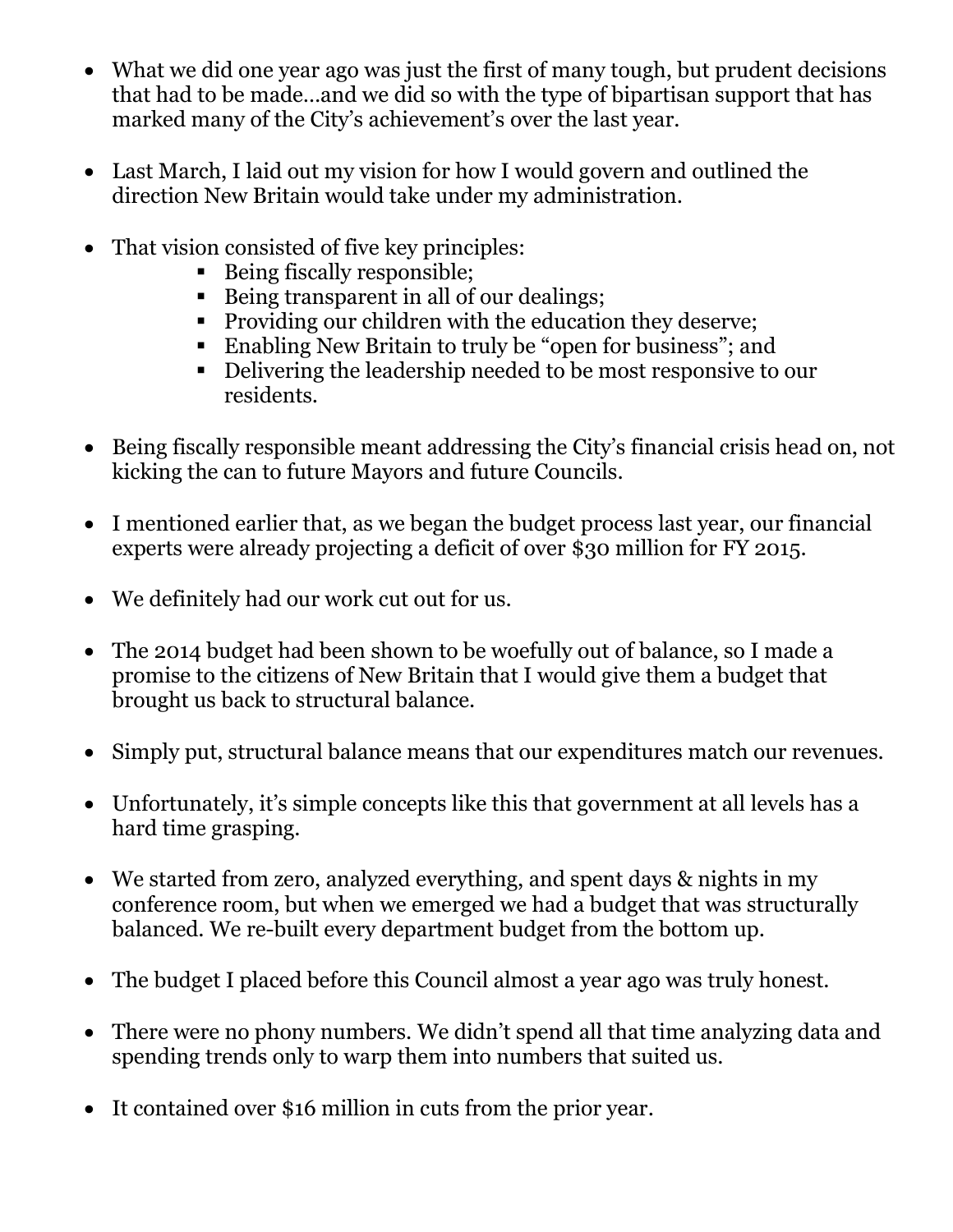- I might remind you that \$120 million of our \$216 million total budget goes directly to the Board of Education, so \$16 million in cuts - to funds over which we do have discretion - represents a reduction of nearly 17% of the city's overall budget.
- They key was to achieve those cuts and still provide an extraordinarily high level of public services to our residents.
- One of the biggest cuts was a reduction of \$1.2 million to the Fire Department.
- Many people scoffed and said that there was no way we would ever achieve those savings.
- But, to their credit, the Fire Union worked with the City in long negotiations over the past five months and, tonight, the Common Council will be asked to approve a new contract that will actually net us \$1.3 million in savings in this fiscal year…and an additional \$3 million in savings over the remainder of the contract term.
- I actually think Lieutenant Sanzaro summed it up best in The Herald on Saturday when he described the contract as "Not the best deal for firefighters, but certainly a fair deal."
- And I thank the Fire Union for ratifying that contract, even though it was by the slimmest of margins.
- While we are on the subject, I would like to take this opportunity to thank all our union brothers and sisters for their willingness to be part of solutions that will make New Britain stronger.
- We could not make many of these critical, structural changes without them and their cooperation at the negotiation table.
- Unfortunately, after several years of poor budgeting, mismanagement, and overspending, \$16 million in cuts just wasn't enough to restore balance.
- So we were forced to raise revenues.
- Did we want to? Of course not. We pay taxes here too.
- But I firmly believe that the people of New Britain sent me here to fix a problem, not to sugarcoat or downplay it.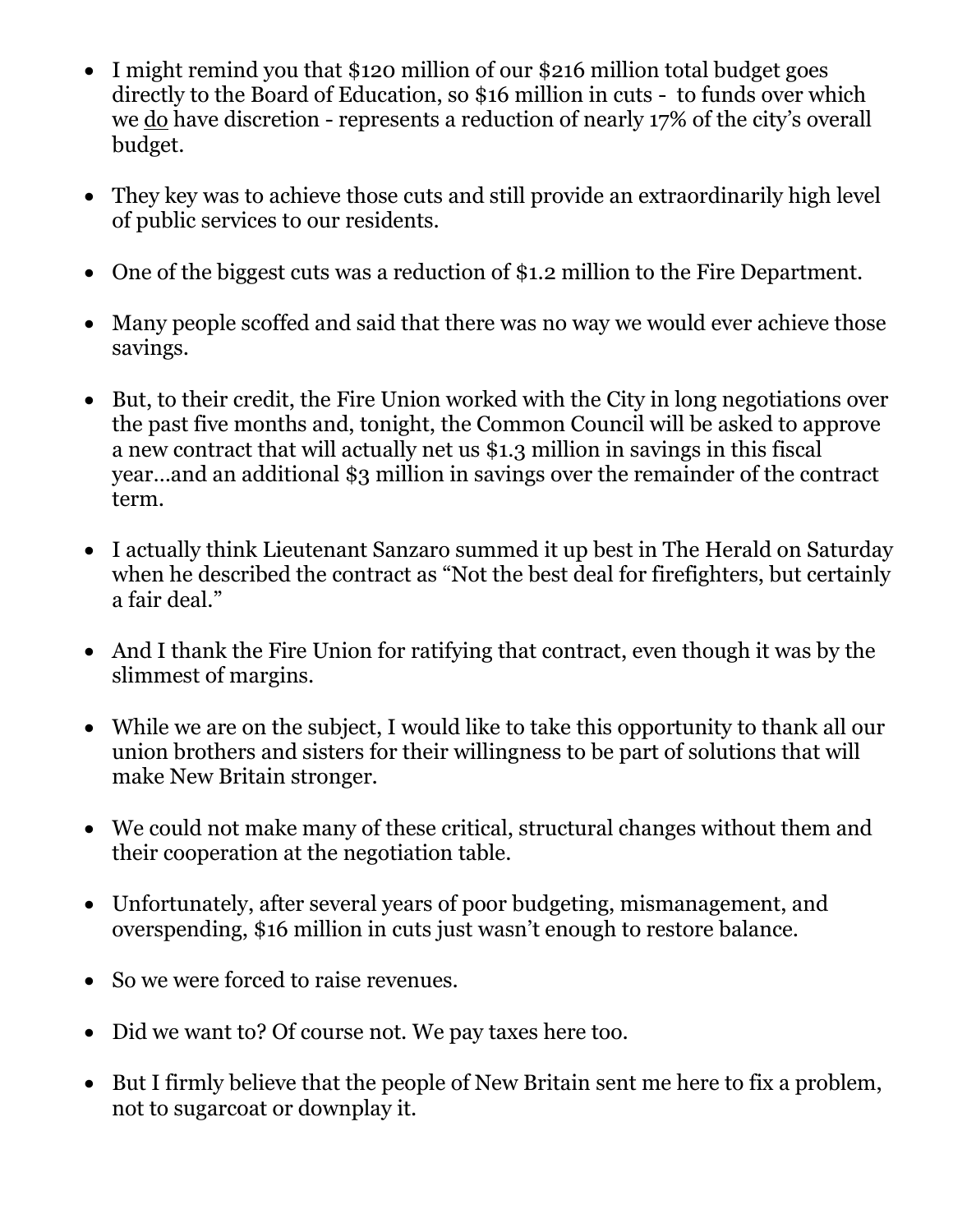- At the time I called it the bitter medicine the City needed to get us on a course to recovery and that is exactly how I view it today.
- To my fellow residents, thank you for the sacrifice you have made to restore stability and responsibility in city government.
- Nothing worth doing is ever easy, but when you can begin to see the results it all seems worth it.
- And in January, when Standard & Poor's gave us an unprecedented three-notch upgrade in our bond rating from "BBB with a negative outlook" to "A with a stable outlook", I think we all had reason to feel a degree of validation about the tough decisions we have made together.
- When you see, as we did last week, major cities like Chicago receiving three-notch downgrades, the courage that this City has shown to end "business as usual" becomes that much more apparent.
- And on that note, I'd like to say a few words about our employees.
- In November, I sent a memo to all department heads advising them that the financial picture for the next two fiscal years looked bleak and asked that their 2016 budget requests reflect that reality.
- They are in a far better position than any of us to know where to find savings and cost reductions within their own departments.
- So I was quite pleased to see that most of them heeded my message and have submitted requests that either hold the line or reduce it.
- We have a remarkable group of men and women who keep this City running and I thank our department heads, most of whom are here tonight, for their leadership and for keeping up with me.
- Thanks in large part to the job you have done implementing our budget and adhering to stricter cost-controls and oversight, our finance team now believes that we are poised to finish this fiscal year in the black.
- We are making distinct progress, but we are far from being out of the woods. There is no question that we are moving in the right direction and I look forward to continuing that direction when I come before this body to present my 2016 budget in April.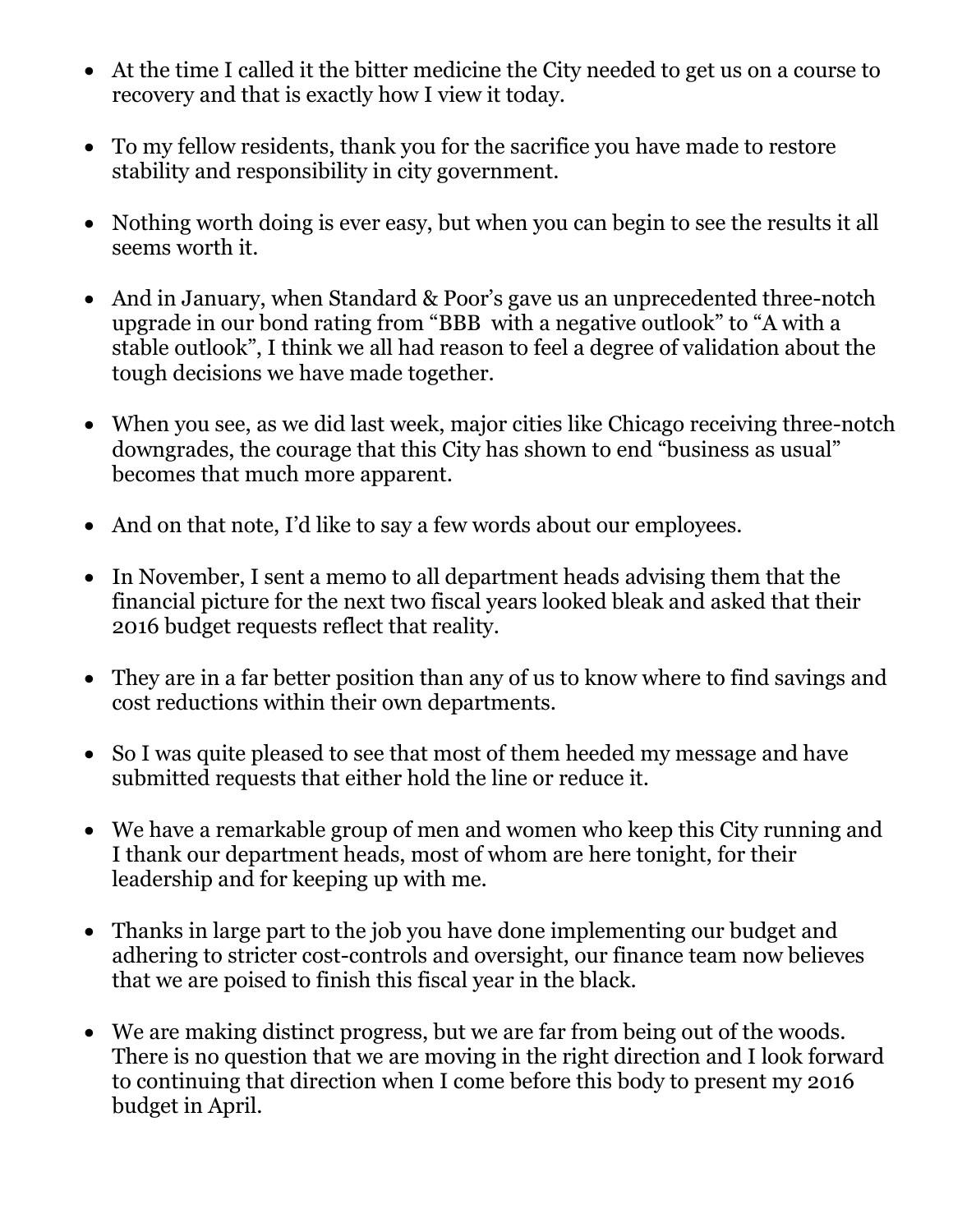- Last year I also pledged a command focus on economic development that fits into our overall vision for the City.
- Today, the phones in Bill Carroll and Ken Malinowski's offices are ringing constantly with people who are interested in checking out New Britain.
- On Farmington Avenue, we have a major development already underway that will bring a new gas station, a new convenience store, a new Dunkin Donuts, a new high-quality restaurant, a new ice cream parlor and a new senior living facility.
- That facility will have 90 beds, 30 of which will be dedicated specifically to Alzheimer's and dementia patients. The footprint will be 125,000 square feet, it is projected to create 212 new full-time jobs and scheduled to break ground in June.
- At Pinnacle Business Park, Polamer will soon be opening their new 150,000 square foot state-of-the-art manufacturing facility.
- On John Downey Drive, Admill Machine is set to double the size of their existing footprint.
- On Newington Avenue, in the old McChristy Building, Marsam Manufacturing is proceeding with a full-scale rehabilitation of their facility, including a new roof, new windows, and new offices.
- On Columbus Boulevard, the City has secured \$2.7 million in grants to demolish the old police station and get that piece of prime real estate back on the tax rolls.
- New restaurants like Riley's Gourmet Hot Dogs, Willy Pep's Corner Café, and Dulces Cupcakes are turning out delicious products.
- I am particularly proud that later tonight the Council will hopefully vote to approve the sale for the complete restoration of the Berkowitz Building on Main Street, rehabilitating one of the City's most notorious eyesores and creating a beautiful new gateway to our thriving Broad Street community that will consist of mixed-use retail and residential components.
- And it really wouldn't be a State of the City address if we didn't mention Costco.
- I am so pleased that after four years, we were finally able to come together and get this project off the ground so that, by the fall, our residents won't have to drive to Waterbury to shop there anymore.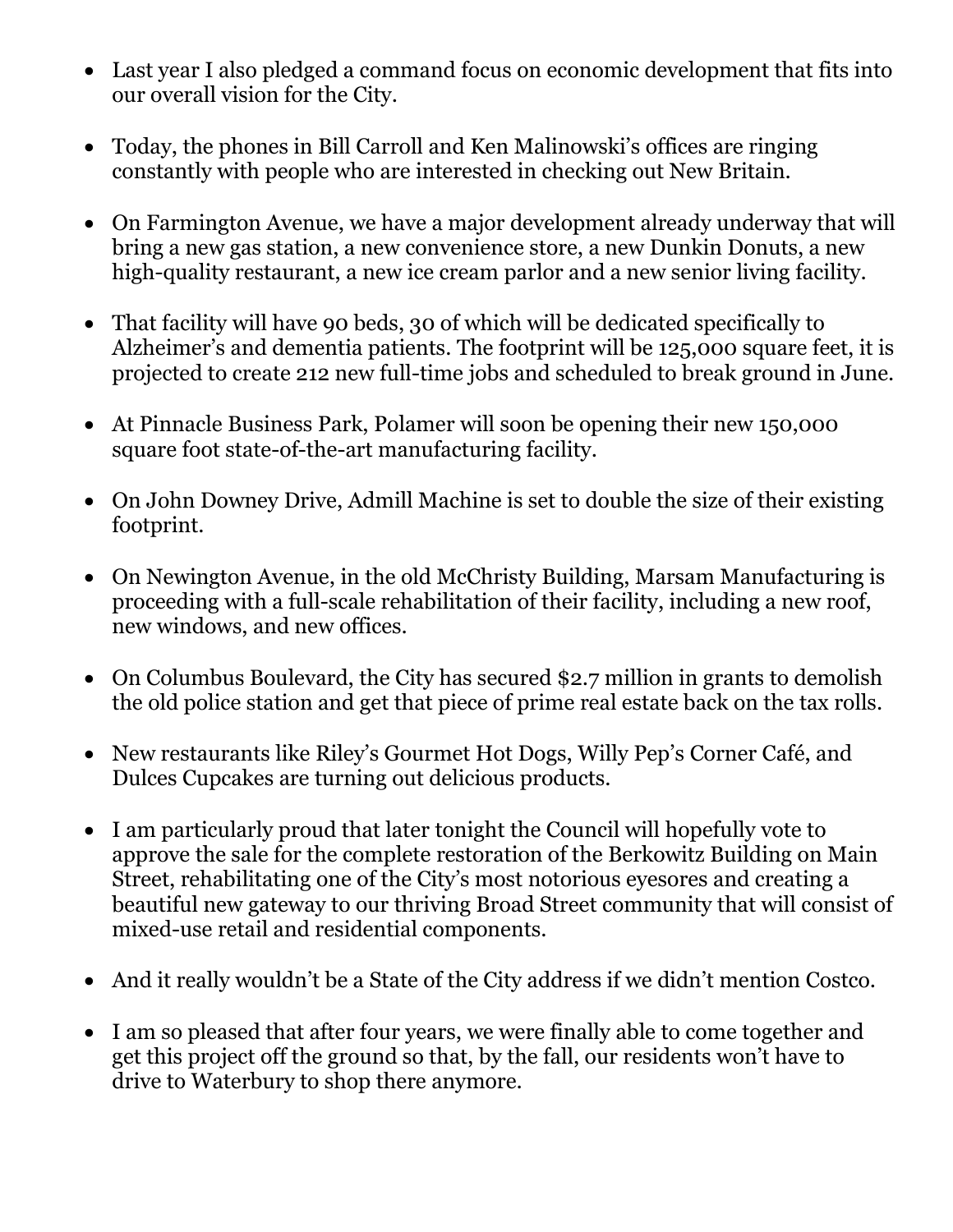- These projects represent only a fraction of the entire economic development picture, but the bottom line is that we'll be spending a fair amount of time together this year cutting ribbons.
- Much of this newfound interest in development is being spurred by the upcoming opening of CTfastrak on March 28th.
- It is no secret that New Britain has benefited from significant investment from the state and federal governments to assist transit-oriented development around the stations, and to make our downtown area more pedestrian-friendly.
- We have done our fair share of investing as well People want to invest in cities that are investing in themselves
- Later this summer, Phase III of our streetscape program will commence.
- It will fundamentally transform downtown to have more of a "town square" feel. Central Park will be expanded and will soon become a place where people can congregate comfortably, while frequenting food trucks and street vendors & hopefully a farmers market.
- In addition, we are moving forward with plans to renovate the Main Street overpass into something that truly connects downtown with Broad Street and gives us a new signature piece of architecture.
- No more will we have the 'tale of two cities' that were split by a highway.
- It will be known as "The Beehive Bridge" and will celebrate New Britain's motto that "Industry fills the hive and enjoys the honey" by incorporating a beehive sculpture as the focal point, as well as a honeycomb effect along the bridge façade itself, and honeybee's at either end.
- Whether folks are driving in on Route 72, or arriving via CT fastrak, this project will let them know that they have arrived in the center of our City.
- This spring will also see the start of Phase II of the Broad Street reconstruction project and will include new pavement, curbing, lighting, as well as a completely redesigned Pulaski Park.
- Over at our sports complex, we have made key investments in our three stadiums.
- Last summer, field turf was installed at Veterans' Memorial Stadium along with a state-of-the-art running track.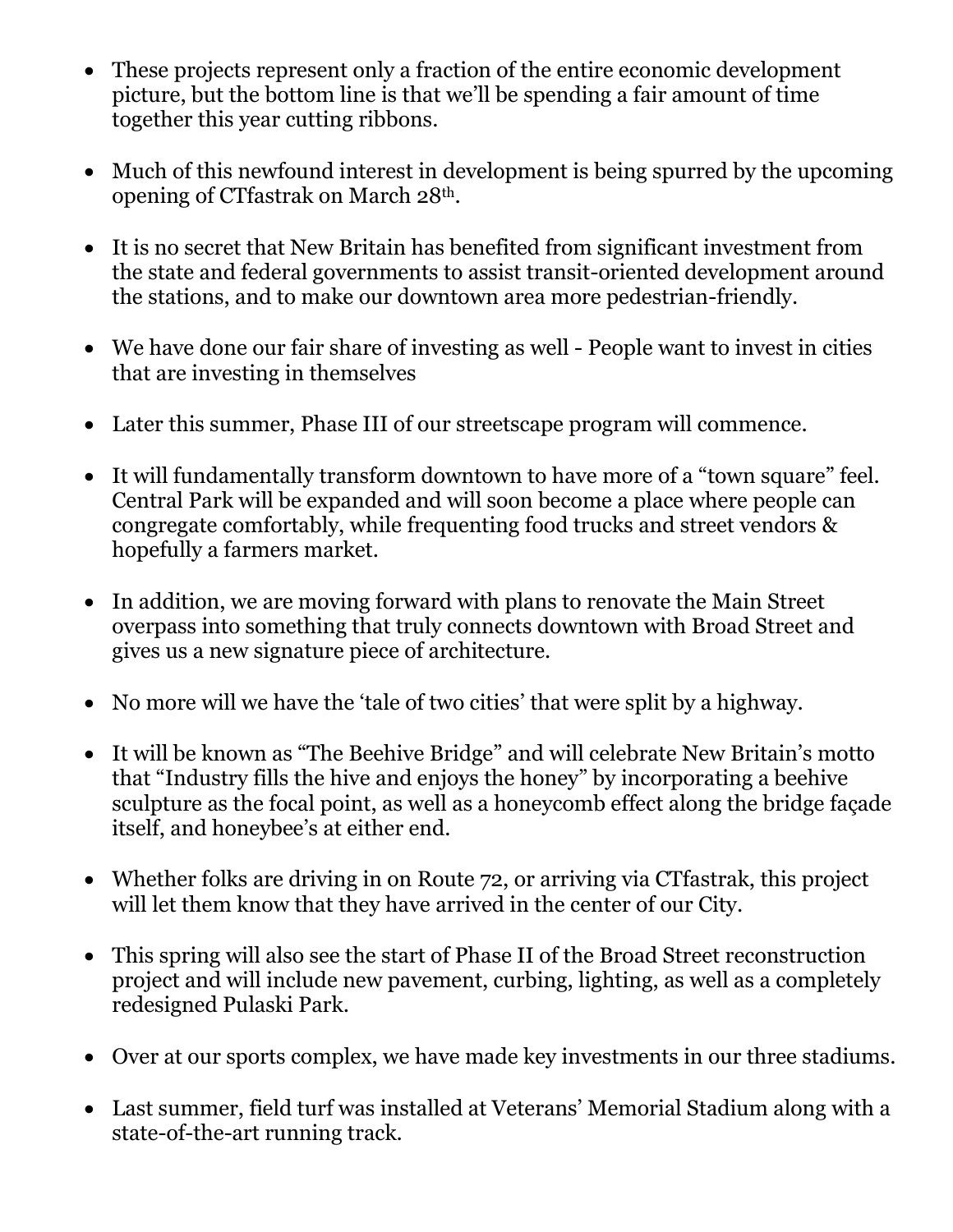- A few weeks ago, contractors began a full-scale facelift on Beehive Stadium that will completely rejuvenate the facility while making it accessible and safe for all.
- And next month we will be installing a new gutter system at New Britain Stadium that will finally address some of the water runoff issues that have occurred over the past few years.
- I suppose I can't mention New Britain Stadium without making a comment or two about the Rock Cats.
- Surely the news that the Rock Cats would be departing for greener pastures in Hartford was a tough pill to swallow – especially the shady manner in which it was brokered and announced.
- But I reaffirm my pledge that, regardless of what the Rock Cats do, professional baseball will continue, in some form, in the Hardware City.
- Obviously, I cannot go into any level of detail, but suffice to say that conversations are ongoing with multiple leagues and there is no shortage of interest.
- In the meantime, New Britain will continue to be the proactive and dutiful hosts we have always been as the Rock Cats play their final season at Willow Brook.
- The upgrades at Beehive, New Britain & Veterans Memorial Stadiums are all critical projects to maintaining and enhancing key assets, but we have other equally important parks across the City that need some love too.
- At Stanley Quarter Park, we will be constructing a paved multi-purpose loop around the pond.
- At A.W. Stanley Park, we are preparing for the opening of New England's first Go APE! high ropes adventure course in the spring.
- And over at Chesley Park…I think it's time to put field turf there too.
- Chesley is home to the Junior Canes Football program one of the finest youth programs in the nation – yet the field they play on is in such poor condition that it borders being unsafe.
- Both the Junior Canes and the children of our East Side neighborhoods deserve a quality playing surface, and – with the Council's help – I am prepared to push this project forward this year.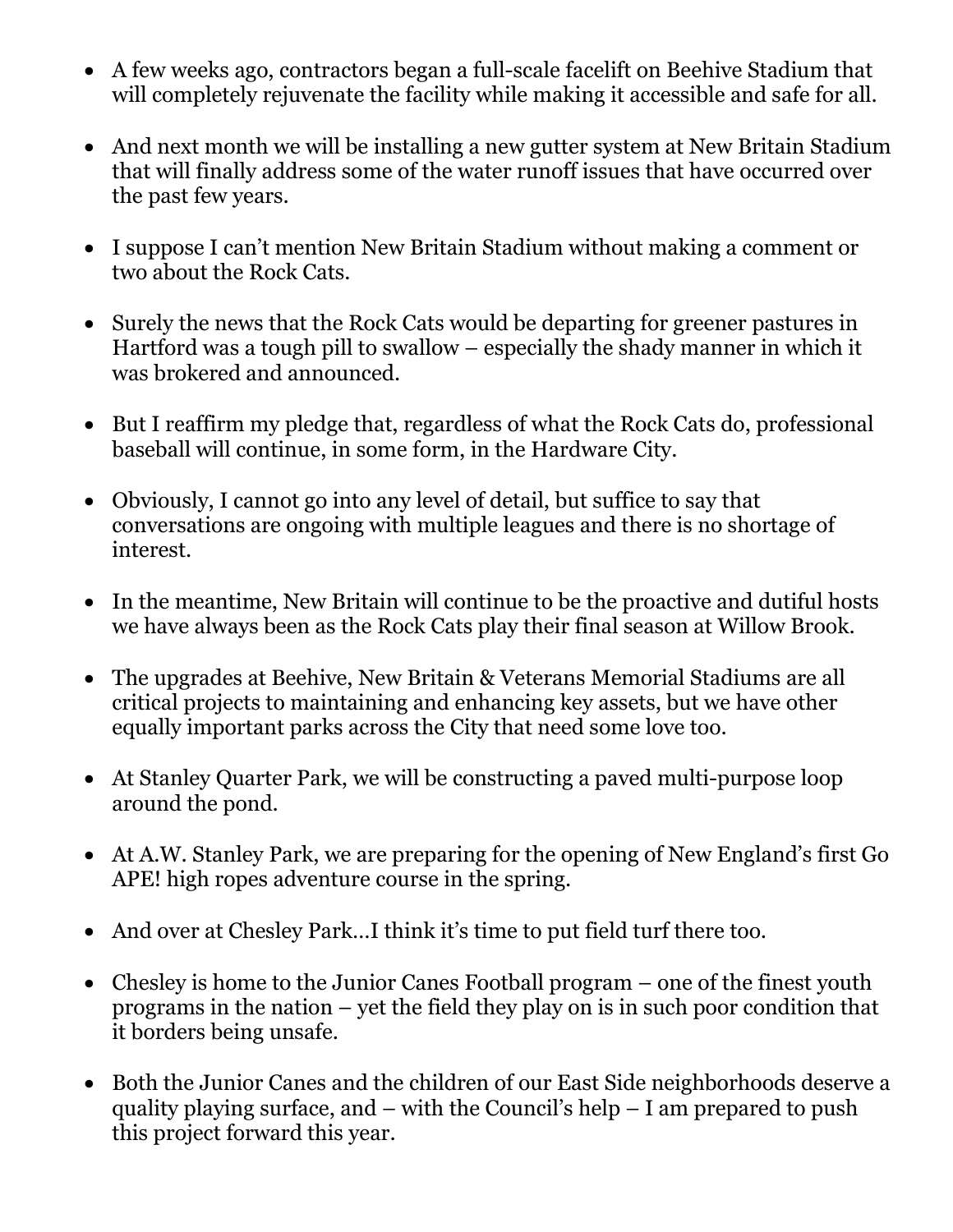- Another project that will be accomplished in 2015 is the development and implementation of a new City website.
- $\bullet$  Bringing City Hall into the 21<sup>st</sup> century is not something that can be done overnight – believe me, I've been trying.
- But working with our Director of Information Technology, Adam Pokorski, and the members of the IT Commission, we will be moving more of our key services online and substantially enhancing the number of transactions that can be executed on the internet.
- Along those lines, our Town Clerk, Mark Bernacki, has already begun the herculean task of digitizing the records in his office to make it easier for people to access critical documents without having to leave their home.
- We are also moving ahead with the implementation of the RASTRAC system for monitoring our Public Works vehicles, which will increase the efficiency and accountability of our employees…especially during snow operations.
- Speaking of new technology, we are in the final phases of the largest solarization project ever to occur in New Britain.
- Solar arrays have already been installed on the roofs of Smith, Smalley and DiLoreto schools, and the array at Shuttle Meadow Reservoir is currently under construction.
- These systems will be energized this spring, saving the City money and reducing our carbon footprint.
- Continuing with that effort to achieve city savings, many of you participated on the Blue Ribbon Committee – which was a joint effort with the Board of Education & City Council to discuss ways we can better collaborate in order to use best practices and begin to break down the wall that exists between our two buildings.
- It certainly wasn't easy, but it was a great first step in building relationships, and I am proud to say we have begun acting on the Committee's final recommendations - one of which is on the council agenda for later tonight, to increase our city bid threshold to match the board of education's, making it easier for us to purchase items in bulk and realize savings.
- I am particularly pleased of the work we have done in the last year to address the issue of homelessness in our City.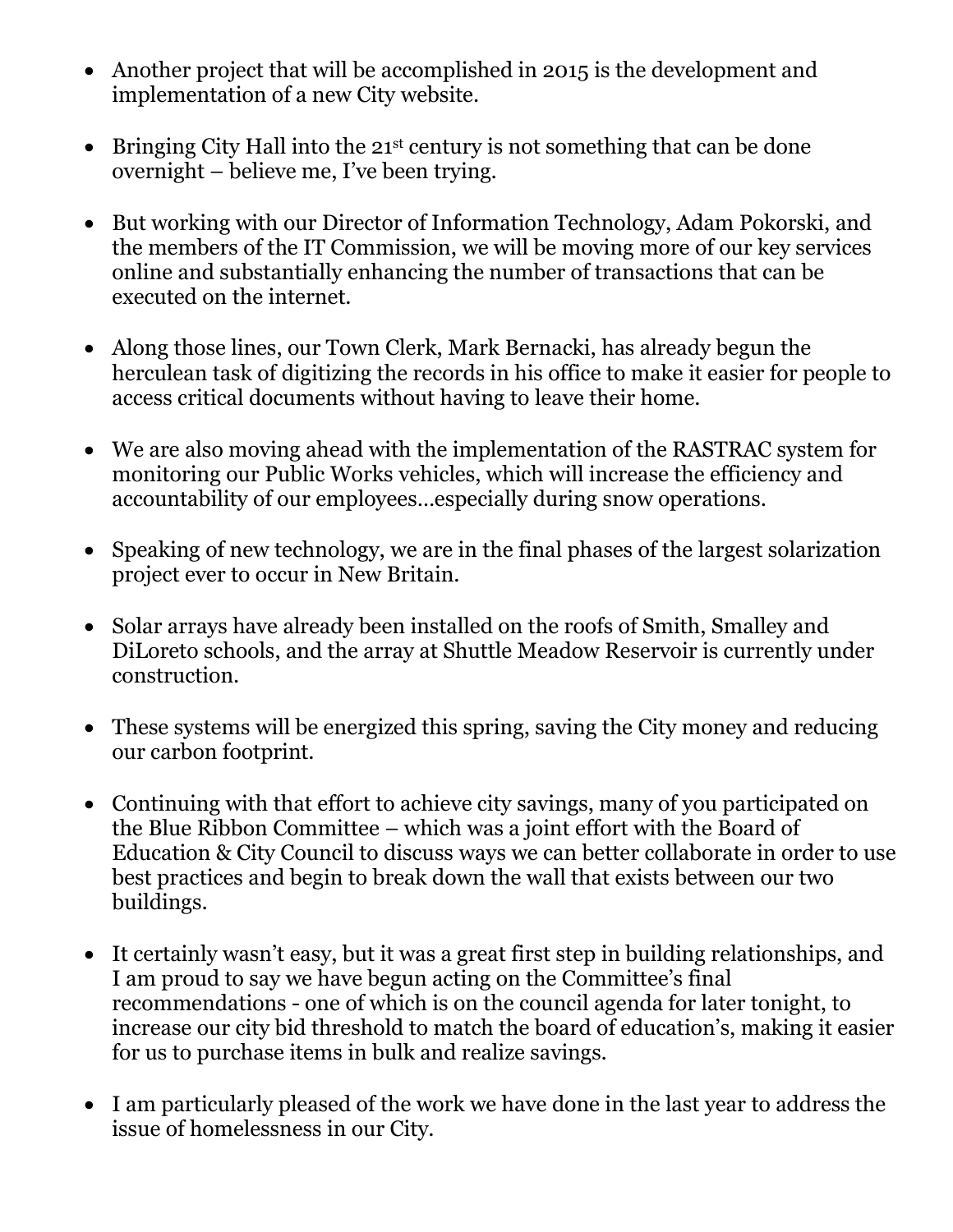- We brought community providers, city leaders, members of the clergy, and other key people around the table and collectively developed a new plan that is actionoriented and reflects today's realities.
- The 10 year plan to end homelessness is now known as "Building Hope Together: New Britain's Permanent Workplan to End Homelessness."
- I am very proud of the work this City continues to do to help those less fortunate than ourselves and I have been quite pleased by the commitment of the members of our Building Hope Together task force to find housing, treatment, and love for anyone who needs it.
- This past year, we received some devastating news that, due to a change in the federal formula, New Britain would no longer receive any Emergency Solutions Grant funding. We use that funding every year for our cold weather overflow shelter which on any given night has over 30 occupied beds from December to March.
- Once we realized this was happening, the Building Hope Together committee had to find a solution.
- Our friends at CMHA came to the table with the location, the Friendship Center pledged staff support, and a few of us were then able to successfully secure the \$90,000 in grants to operate it from the CT Coalition to End Homelessness, the Connecticut Department of Housing & TD Bank's Charitable Fund.
- It was a great example of how the City can work collaboratively with our community providers to get rapid, and successful, results.
- I am also proud of this administration's work in support of our friends at VA, Inc. to help homeless veterans and their families.
- With our help, VA Inc. was able to secure final funds that were needed to finish their rehabilitation of their building on Arch Street, which will bring 18 new units of permanent supportive housing to homeless veterans.
- We have also gained an additional 25 units from other sources, for a total of 43 new permanent supportive housing units in New Britain in the last year alone.
- And beyond helping the homeless, the City's revitalized Homeownership Program successfully provided down-payment assistance to seven of New Britain's newest and proudest homeowners!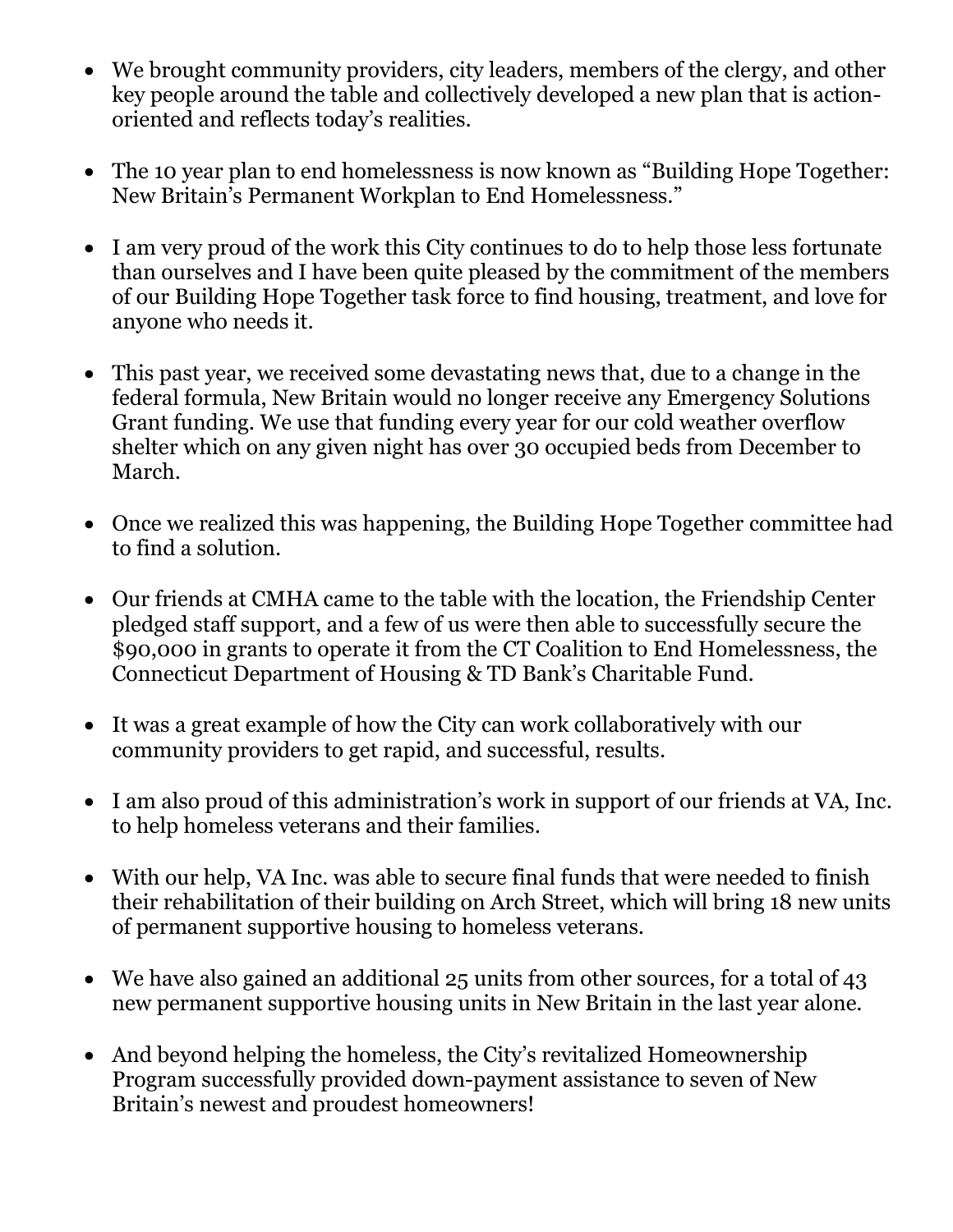- I know that the members of this Council share my commitment to ending homelessness and encouraging homeownership in New Britain, and I thank you for that.
- Restoring the pride in New Britain is another key to my vision, and as you can see, we have a lot to be proud of.
- But in addition to what we have done financially, economically and socially, we have also had some wonderful opportunities to come together to celebrate that pride.
- Events like the Little Poland Festival, the Rose Garden Festival, the Great American Boom were resounding successes – most made possible by the generosity of our local businesses & foundations.
- Oktoberfest was even bigger and better than the previous year.
- Even though Nick is taking a year off due to the streetscape construction, plans are in the works for another signature New Britain event and I look forward to sharing those details once they are confirmed.
- The New Britain Museum of American Art is in the process of completing their latest expansion, which will further augment their reputation as one of the country's most prestigious art institutions.
- CCSU is completing work on their brand new 8-story dormitory, and they continue to expand their course offerings, as well as their standing, within the region's academic community.
- We are also blessed to have some of the finest emergency responders keeping us and our families safe.
- Whether it is fighting crime, fighting fires, or saving lives, the men and women of the Police, Fire and Public Safety Telecommunications Departments do us proud each and every day. There is never a dull moment in our 13.2 square miles and I speak on behalf of all our residents when I say thank you for keeping us safe.
- To be sure, there are a lot of reasons we can be proud to say that New Britain is our home, and I will continue working tirelessly to grow that list.
- Finally, I would like to thank my partners in government, the men and women of this Common Council.